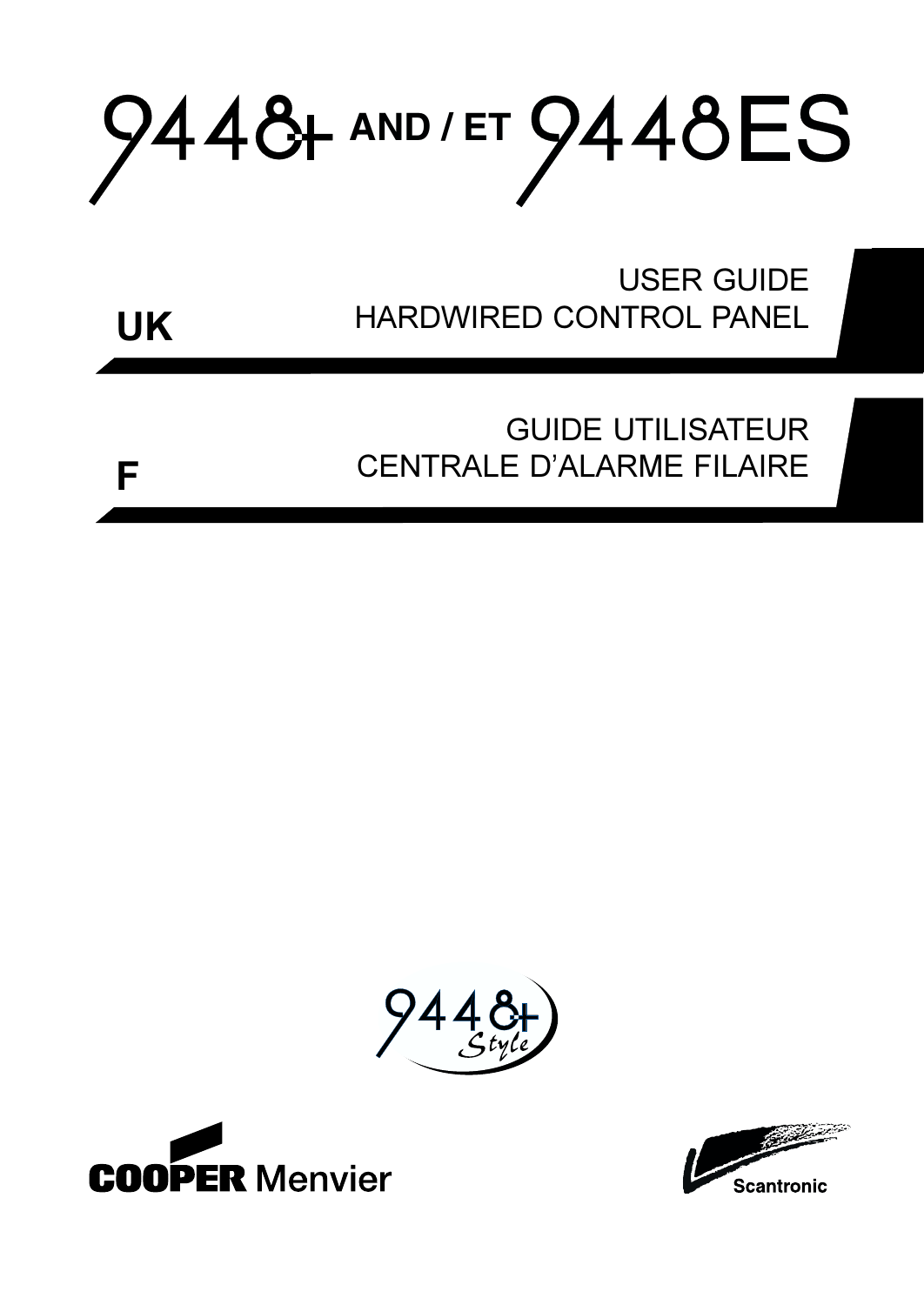# **English**

### **Operator Controls and Displays**

On both control panel and remote keypad the LEDs display the following functions:

- $\sim$ Glows steadily when mains power is present.
- $\blacksquare$ Shows the state of the entry/exit zone.
- $1 6$ Shows the state of detector zones 1 to 6.
- $\lambda$ Glows steadily if the tamper loop is broken.
- e. Glows when the system is unset, flashes when part set.

The keypad on the control panel and 9427 provide the following keys:

- 龠 Used to set the panel with individual zones tempo rarily omitted.
- $\overline{\phantom{0}}$ Used to enter programming and setting/unsetting commands.
- $\circledast$ Pressing the two PA keys (1 and 3) at the same time starts a PA alarm (if this function is enabled in programming).
- $\hat{H}$ Used to set the system with a preprogrammed number of detectors omitted.
- $\mathfrak{D}$ Used to start a test of the sounders and strobe.
- $\approx$ Used to start a test of the detectors.
- $\sim$ Used to change the user access code.
- $\sqrt{ }$ Used to enable or disable the Chime facility.
- m Used to read the 10-event log. When reading the log, pressing << (1) displays earlier events, and >> (3) displays later events.

9448+ and 9448ES Hard Wired Control Panel User Guide.

© Scantronic Ltd. 2001

Every effort has been made to ensure that the contents of this book are correct, errors and omissions excepted. However, neither the authors nor Scantronic accept any liability for loss or damage caused or alleged to be caused directly or indirectly by this book. The contents of this book are subject to change without notice. Printed in China.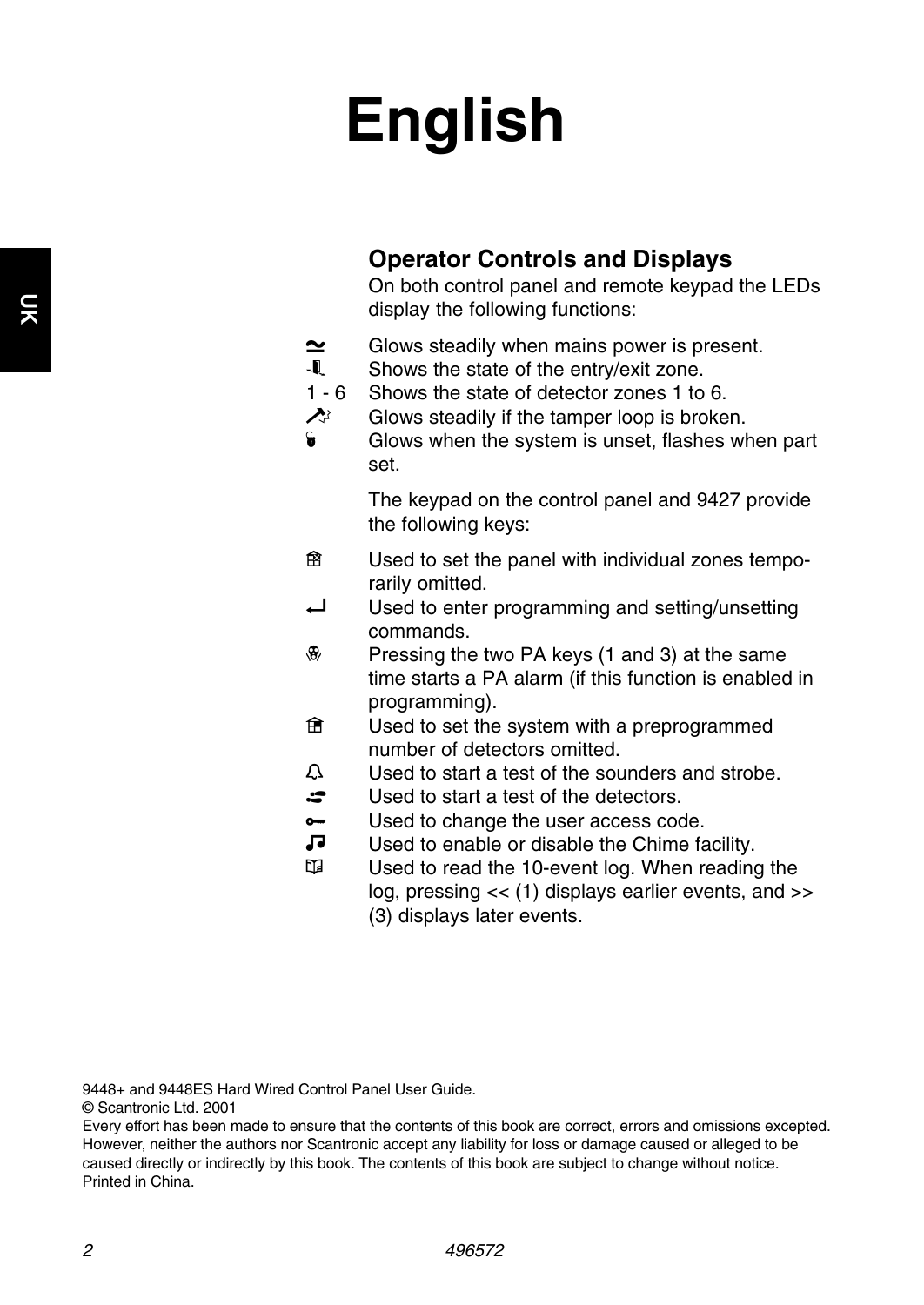







**Investigate cause and restart setting sequence** 

# **TO FULL SET**

Key-in your four digit user code (shown as ???? at left). The exit tone starts. Leave premises via the designated exit door. Exit tone stops after a preset time and the  $\epsilon$  light goes dark. Your alarm system is **SET.** 

# **TO PART SET**

Your alarm system may have been installed to allow you to have part of the premises set while other area(s) are off. To part set the system key in 2 then ENTER, followed by your user code. Note that the part set exit tone is usually a buzzer sound, but your system may be programmed to silent set. While the system is part set the  $\hat{\mathbf{v}}$  light flashes.

**Note:** If you enter your user code incorrectly four times in a row then the system will raise a tamper alarm. See opposite.

### **TO SWITCH OFF**

**Full Set:** Enter by the designated entry door. Entry tone starts. Go to control panel. Key-in your user code. System is **OFF**.

**Part Set:** Go to control panel. Entry tone starts. Key-in your user code. System is **OFF**.

**Note:** The system has a preset entry time to allow you to get to the panel. When the entry time has elapsed your system may be programmed to give an internal alarm for 30 seconds. At the end of this 30 seconds the system gives a full alarm (external sounder). Key in your user code to cancel the alarm.

### **IF A ZONE LIGHT GLOWS WHILE SET-TING**

If, during setting, the sounder gives an interrupted tone and a zone light glows, then a detector is being triggered (maybe a door or window is open).

Key in your user code to stop the tone.

Check the indicated zone(s) and if possible correct the cause of the alarm. Try setting the system again. If the fault persists, call your alarm installer.

**If the Entry/Exit light glows**, the exit door may be open. Leave the premises and close the door. The interrupted tone should change to a steady tone when the door is closed and the system then sets as normal.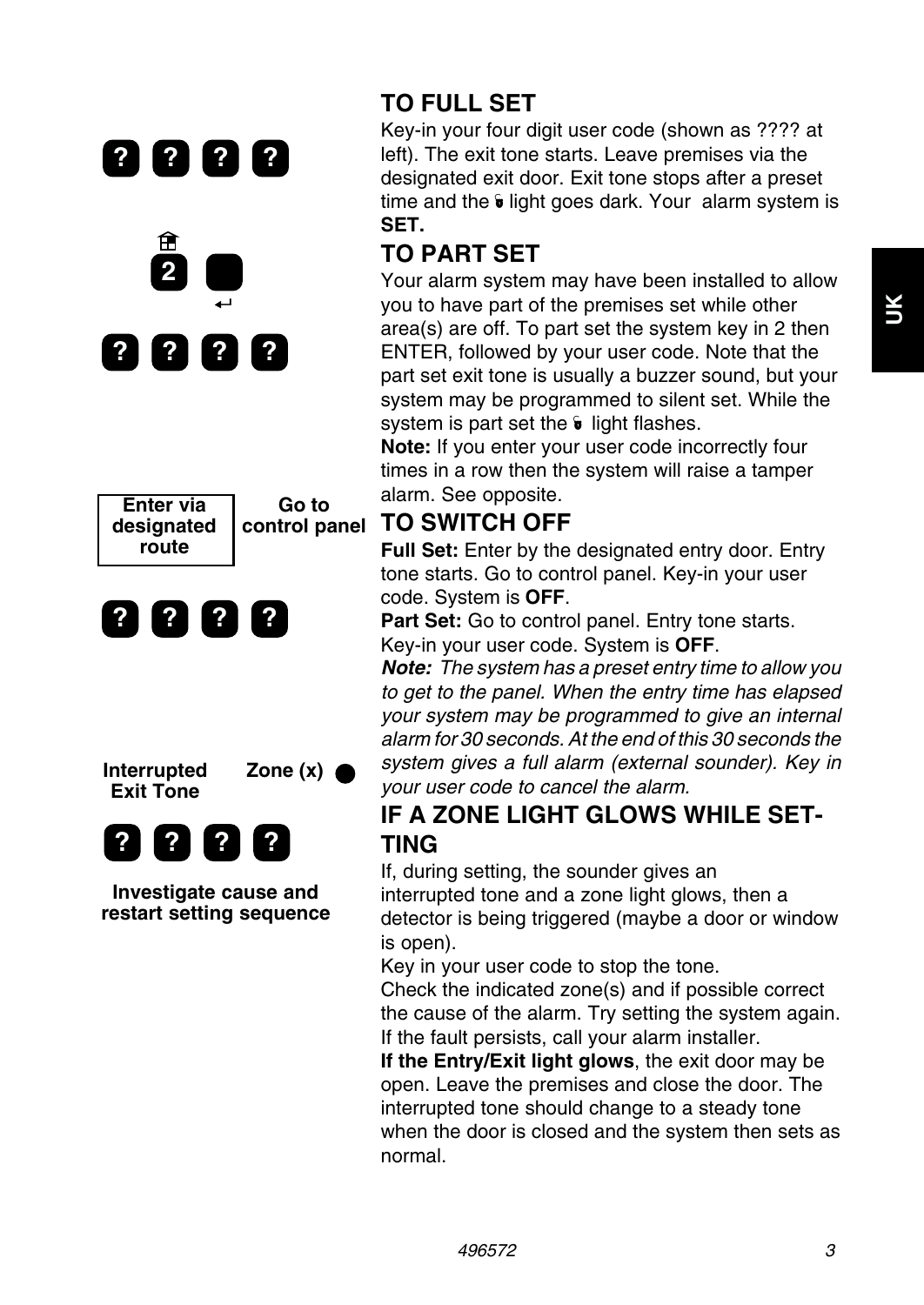

**Repeat for each zone** 

Г





# **TO OMIT A DETECTOR**

You may need to temporarily set the system with one or more detectors omitted. Key in the zone number followed by OMIT for all the zones you want to omit and then key in your user code. The system flashes the light(s) of the omitted zone(s) during the exit time and then sets. Note that you cannot omit a panic or fire zone, or the EE zone.

The system will not raise an alarm if any omitted detector is triggered during this setting cycle. The system will reinstate the detector(s) and set normally the next time you set the system.

# **TO SWITCH CHIME ON OR OFF**

Key in 7 then ENTER, followed by your user code to switch Chime on or off. When Chime is on, the internal sounder chimes when the chime zones operate. Note that the Installer must program your chime zones.

## **KEYPAD PA**

Your system may be programmed to allow you to start a Panic Alarm from the keypad (ask you Installer). If so, then press keys 1 and 3 together to start a Panic Alarm.

### **AFTER AN ALARM**

**To switch the bells off:** Key-in your user code. The sounders will stop and the zone light(s) for the detectors that triggered the alarm will glow.

**Reset system:** You must reset the system before it can be used again. Key-in your access code again. All the zone lights should go off. The system is now ready for use.

**Fire Alarm:** The fire alarm is a two tone siren note from the internal sounder. Leave the building immediately and call the Fire Brigade. Do not go back into the building until it is safe to do so. Switch the alarm off and reset the system as described above. If you have trouble resetting the system make sure that the fire detector is not being triggered.

**Tamper or Panic Alarm:** If you hear the internal sounder when the system is off then look at the control panel:

If the **Tamper** light glows then key-in your user code to stop the sounder. Call your alarm installer for service.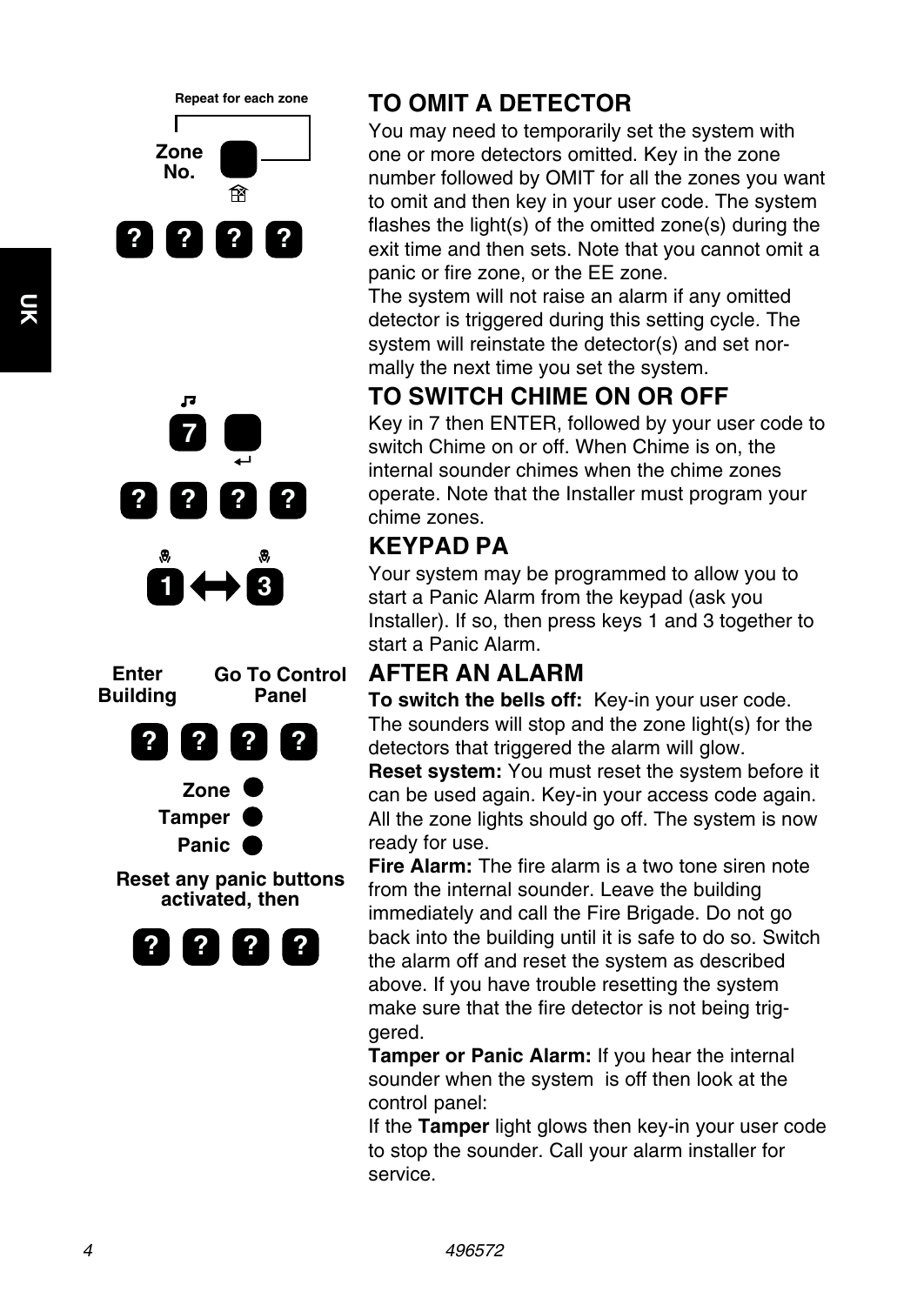If the **Panic** light (zone 6) glows then deal with the cause of the alarm first. Next, reset the panic button, then switch the alarm system bells off and reset the system (see above).

## **TO TEST BELLS**

Make sure system is unset before starting the test. Key in 4 then ENTER followed by your user code. The internal sounders will operate for three seconds and then the external sounder and strobe will operate for three seconds.

# **TO WALK TEST**

Key in 5 then ENTER, followed by your user code. The internal sounder gives a steady tone. Open and close the Exit/Entry zone and zones 1 to 4. (Open and close zone 5 if it is NOT a fire zone,

and zone 6 if it is NOT a panic button.) Each time you open a zone, the internal sounder gives a pulsing tone.

**You cannot** test the 'Tamper Circuits' without creating an alarm condition. Similarly, a panic button will always cause a full alarm.

To stop walk test, key-in your access code.

# **TO READ THE LOG**

The system keeps a log of the last ten alarm or tamper events. To read the log key in 8 then ENTER followed by your user code. The system switches on the zone or Tamper lights to show you the most recent event. If you want to see earlier events then press '<<' (the 1 key). To see more recent events press '>>' (the 3 key). The keypad gives a short tone when you reach either end of the log. To leave the log press OMIT or ENTER.





**Alarm)** 



**Keypad shows most recent event.** 



Earlier events.



Later events.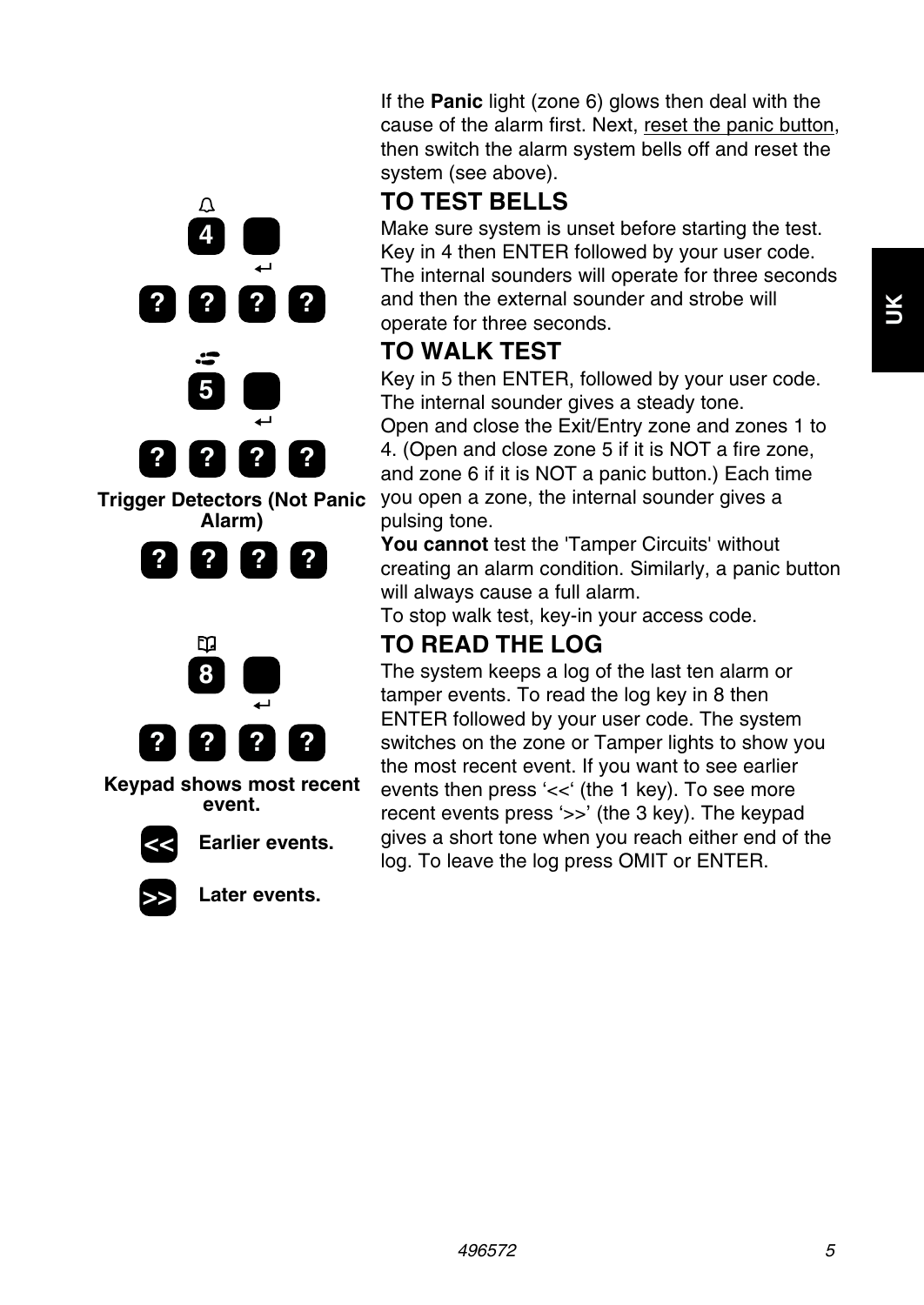

**Two Bleeps from Sounder** 

### **TO CHANGE YOUR USER CODE**

Your system provides two separate four digit user codes. When the system is new, the user codes are "1234" and "0000". Change the "1234" user code immediately to a number that only you know. The new code can be any four digit code you choose **EXCEPT** "0000".

The "0000" user code is inactive and will not operate the system. To activate the second user code change the "0000" to another four digit number. To inactivate the second user code again, change it back to "0000".

**DO NOT** use the same number for both user codes.

| <b>Zone Descriptions</b> |  |
|--------------------------|--|
| <b>Entry Exit Zone:</b>  |  |
| Zone 1:                  |  |
| Zone 2:                  |  |
| Zone 3:                  |  |
| Zone 4:                  |  |
| Zone 5:                  |  |
| Zone 6:                  |  |
| <b>Installer Name:</b>   |  |
| Day Tel:                 |  |
| <b>Night Tel:</b>        |  |
|                          |  |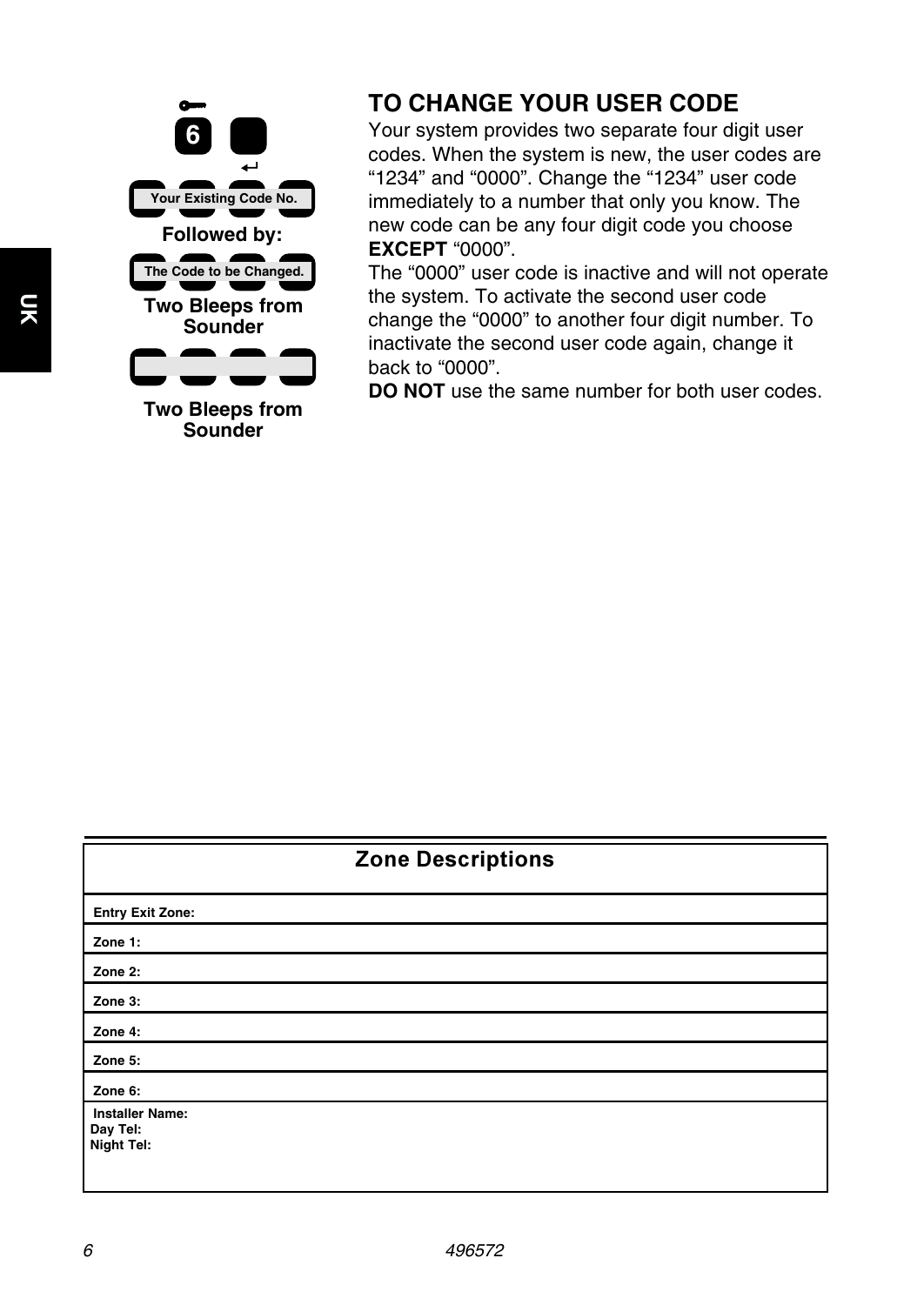# **Français**

### **Commandes et affichages**

L'affichage des fonctions suivantes est obtenu via les LEDS présentes sur la centrale et sur le(s) clavier(s) déporté(s) :

- $\sim$ Allumé en continu pour indiquer que le secteur est présent.
- $\blacksquare$ Indique l'état de la zone Entrée/Sortie.
- $1 6$ Indique l'état des zones 1 à 6.
- $\lambda$ Allumé en continu lorsque la boucle d'autoprotection est ouverte.

 $\bullet$ S'allume lorsque le système est à l'arrêt et clignote lorsqu'il est en Marche Partielle. Les touches suivantes sont présentes sur le clavier de la centrale ainsi que sur le clavier déporté 9427.

- **PR** Mise en marche de la centrale avec isolation temporaire de zones.
- $\Box$ Entrée des commandes de programmation et de mise en marche/à l'arrêt.
- $\mathcal{R}$ Déclenchement d'une alarme agression par pression simultanée sur les deux touches panique (1 et 3). Si cette fonction est activée
- $\hat{H}$ Mise en marche du système avec un nombre préprogrammé de zones isolées.
- $\bigcap$ Déclenchement d'un test sirènes et flash.
- $\approx$ Déclenchement d'un test détecteurs.
- $\sim$ Permet de modifier le code d'accès utilisateur.
- **GL** Active ou désactive le mode carillon.
- m Permet de consulter la mémoire d'événements. Presser la touche "<<" (1) pour visualiser les évènements les plus anciens et la touche ">>" (3) pour visualiser les plus récents.

Centrale d'alarme filaire 9448+et 9448ES / Guide Utilisateur

© Scantronic Ltd. 2001

Le contenu de ce document a été établi avec le plus grand soin afin d'assurer que les informations qui y figurent soient correctes, sauf erreurs ou omissions. Cependant, ni les auteurs, ni Scantronic ne peuvent être tenus pour responsable de tout dommage ou perte causés ou relatifs directement ou indirectement à cette documentation. Le contenu de cette notice est sujet à modifications sans avis préalable. Mis en page au Chine.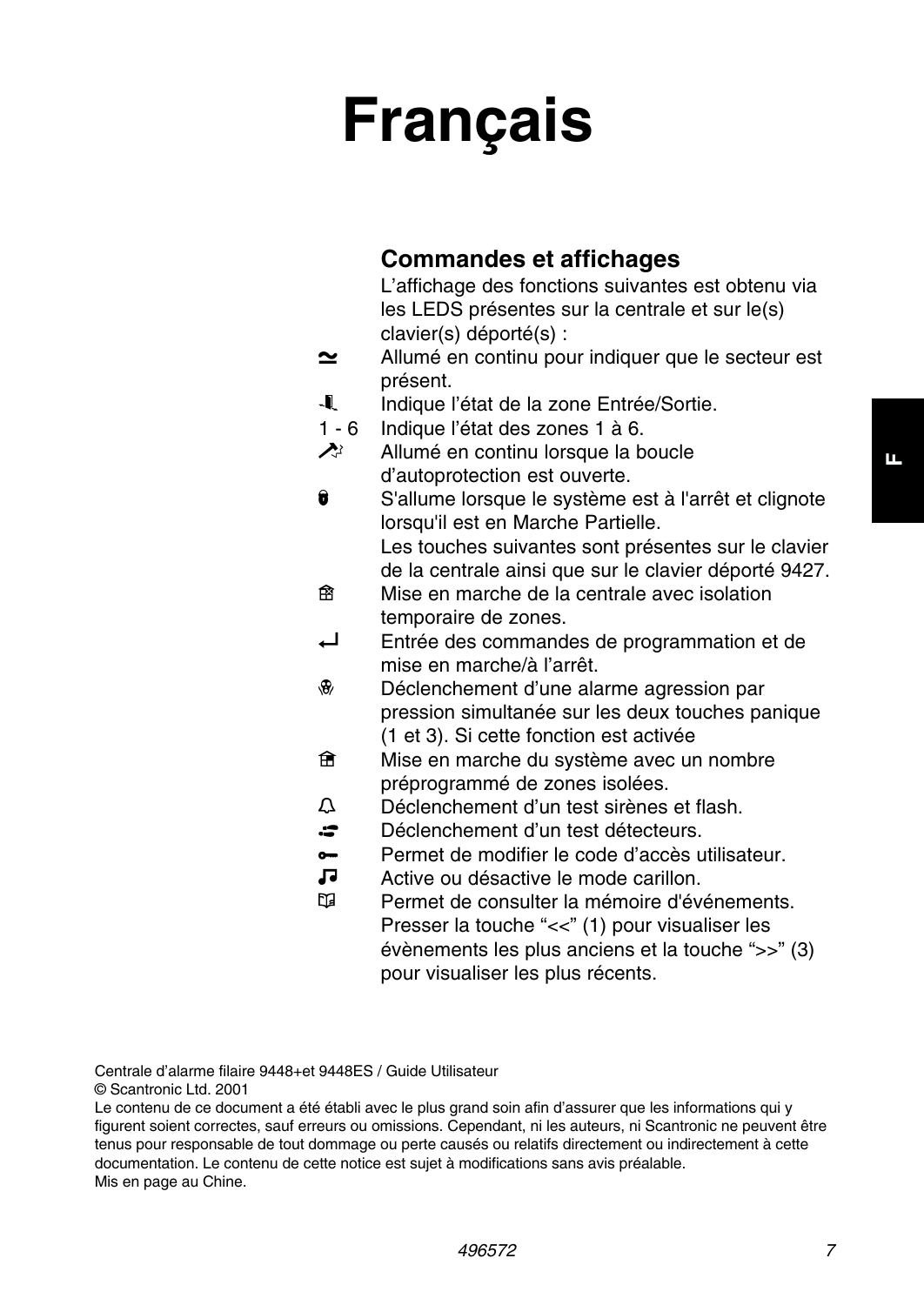



**Entrer par | Aller à la <br>le chemin | centrale** le chemin **prévu** 



**Signal sonore discontinu de temporisation Zone (x) de sortie** 



**Recherche du défaut et reprise de la séquence de mise en marche** 

### **POUR METTRE EN "MARCHE TOTALE"**

Composer sur le clavier le code utilisateur à 4 chiffres (représenté sur le schéma à gauche par des ???? ). Un signal sonore retentit durant toute la temporisation de sortie. Vous pouvez quitter les locaux pendant ce laps de temps par l'issue autorisée. Le signal sonore s'arrête automatiquement à la fin du temps pré-programmé et le voyant & s'éteint. Votre système est bien "EN SERVICE".

#### **POUR METTRE EN "MARCHE PARTIELLE"**

Votre système d'alarme a été programmé pour que vous puissiez mettre une partie des locaux sous surveillance pendant que les autres zones sont désactivées. Pour mettre le système en "marche partielle", taper le chiffre 2 puis ←, suivi de votre code. Un signal sonore (bip) est habituellement émis lors de la temporisation de sortie, mais votre système peut néanmoins être programmé pour une mise en marche silencieuse. Lorsque le système est en "marche partielle", le voyant  $\epsilon$  clignote. **NOTA :** si vous tapez votre code de manière incorrecte quatre fois de suite, le système déclenche alors une alarme d'autoprotection. Se reporter à la page suivante.

#### **POUR ARRETER LE SYSTEME LORSQUE LE SYSTEME EST EN "MARCHE TOTALE" :**

Pendant toute la temporisation d'entrée, un signal sonore se fait entendre.Taper sur le clavier votre code à 4 chiffres. La centrale est hors service.

**LORSQUE LE SYSTEME EST EN "MARCHE PARTIELLE" :**  Procéder de la même façon qu'en "marche totale". **NOTA :** le système possède une temporisation d'entrée pré-sélectionnée,vous permettant d'accéder à la centrale. A l'issue de celle-ci, il est possible que le système ait été programmé pour délivrer une alarme sonore intérieure d'une durée de 30 s. Au bout de ces 30 secondes, la centrale déclenche une alarme totale. Entrez votre code afin d'annuler cette dernière.

### **SI UN VOYANT S'ALLUME AU MOMENT DE LA MISE EN MARCHE**

Si durant la mise en marche, une signalisation sonore dis-continue et un voyant de zone vous indiquent qu'un détecteur quelconque est activé (une porte ou une fenêtre est peut-être restée ouverte), entrer votre code pour arrêter le signal sonore. Retourner dans la zone indiquée et vérifier le fonctionnement des détecteurs ou la fermeture des issues. Recommencer la mise en service en tapant votre code sur le clavier. Si le défaut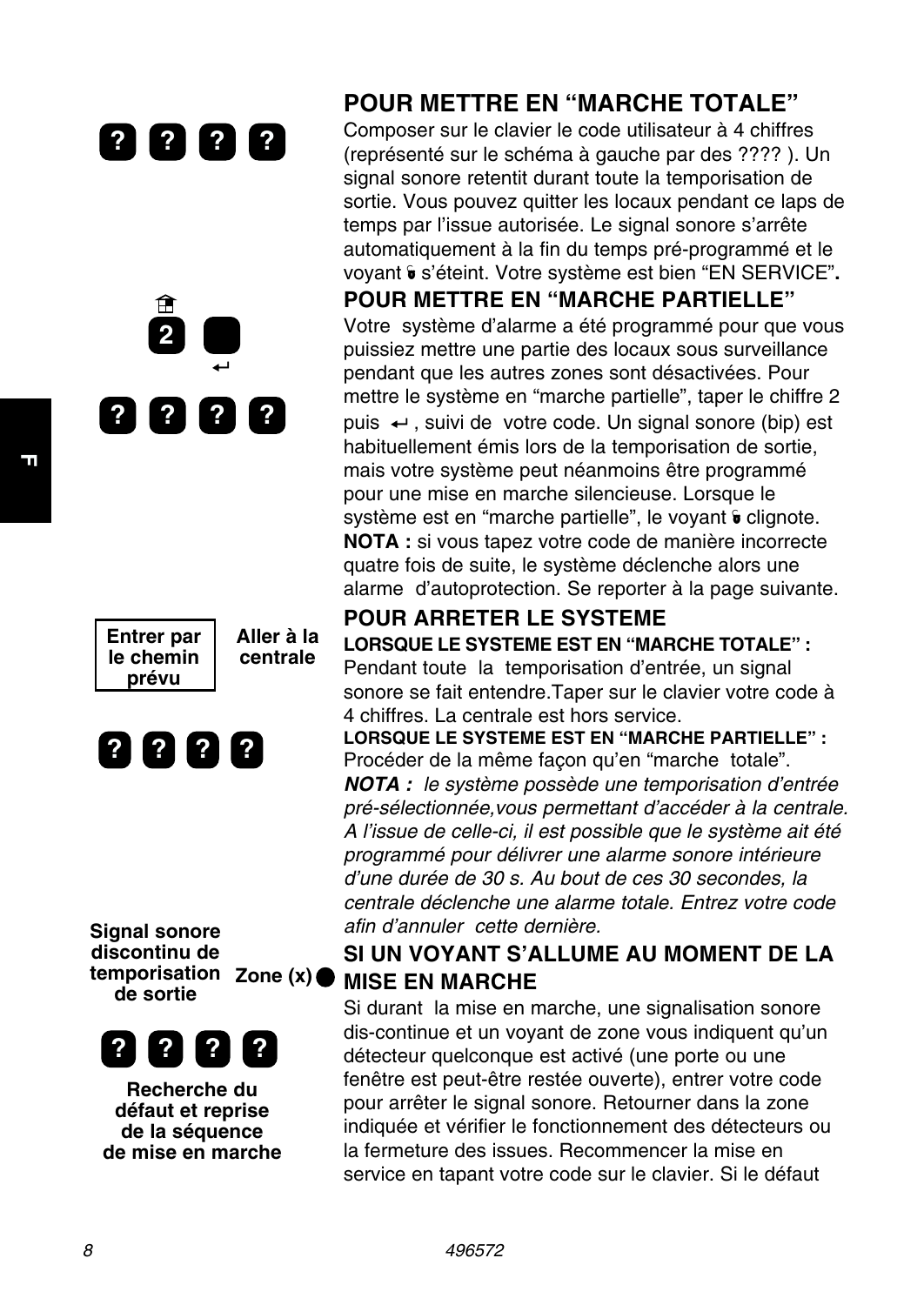







**Tapez le nouveau code utilisateur, puis** 



persiste, contacter immédiatement votre installateur. **Si le voyant "entrée/sortie"** est allumé, il se peut que l'issue autorisée soit ouverte. Quitter les locaux et fermer la porte. Le signal sonore devient alors continu et le système se met en marche normalement.

### **POUR ISOLER UN DETECTEUR**

Il peut être temporairement nécessaire d'isoler un ou plusieurs détecteurs. Pour cela, taper le numéro de la zone concernée, puis  $\widehat{\mathbb{B}}$  pour toutes les zones que vous souhaitez désactiver. Entrer ensuite votre code. Les voyants correspondant aux zones isolées s'allument pendant la temporisation de sortie puis, le système se met en marche. Il est impossible d'isoler une zone agression, incendie ou la zone "Entrée/Sortie". Aucune alarme ne se déclenche si un détecteur isolé est activé pendant cette procédure de mise en marche. Le système rétablit le(s) détecteur(s) isolés et se met en marche totale la fois suivante.

### **POUR ACTIVER OU DESACTIVER LE MODE CARILLON**

Taper le chiffre 7 puis ENTER, suivi de votre code. Lorsque le mode carillon est actif, la sirène intérieure émet un signal sonore spécifique lors de l'activation des zones concernées. L'installateur est chargé de programmer vos zones "carillon".

### **ALARME AGRESSION DECENCHEE A PARTIR DU CLAVIER**

Votre système peut être programmé pour vous permet tre de déclencher une alarme Agression à partir du clavier (demandez à votre installateur). Si tel est le cas, appuyez simultanément sur les touches 1et 3 pour déclencher cette fonction.

### **POUR EFFECTUER UNE REMISE A ZERO**

**Pour arrêter la sirène :** entrer votre code. La sirène s'arrête et le(s) voyant(s) correspondant au(x) détecteur(s) activé(s) s'allume(nt).

**Pour effectuer la remise à zéro de l'ensemble :** cette procédure est obligatoire avant toute nouvelle utilisation. Entrer à nouveau votre code. Tous les voyants doivent s'éteindre. Le système est prêt.

**Alarme incendie :** elle est caractérisée par un signal sonore deux tons, provenant de la sirène intérieure. Quitter les lieux immédiatement et appeller les pompiers. Ne retourner dans les locaux que lorsque les conditions de sécurité sont rétablies. Arrêter le système et effectuer une remise à zéro en suivant la procédure indiquée ci-dessus.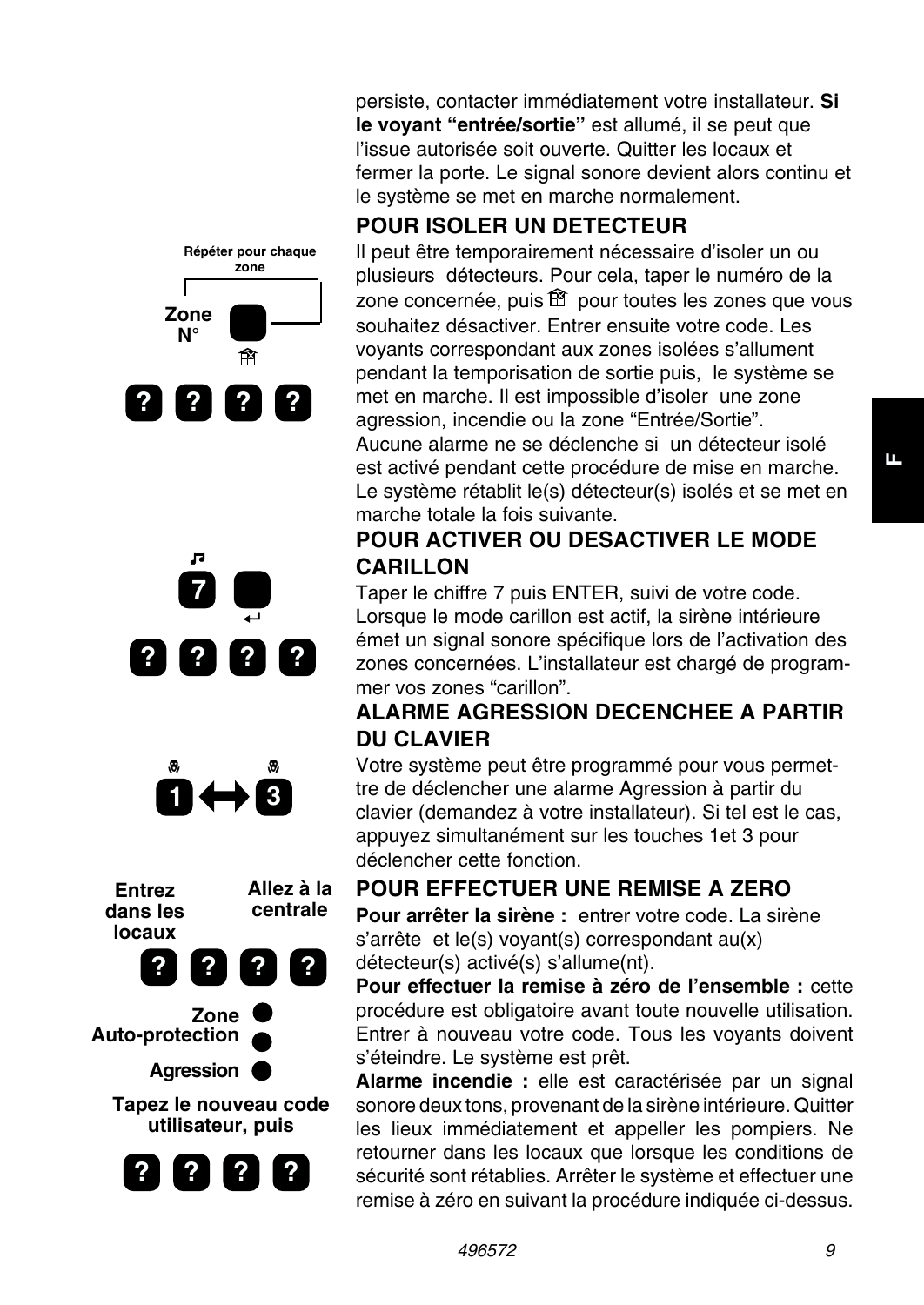Si celle-ci ne peut être obtenue, s'assurer que le détecteur d'incendie n'est pas resté activé.

**Alarmes autoprotection ou agression :** si la sirène intérieure retentit alors que le système est à l'arrêt, vous devez immédiatement vous rendre à la centrale. Si le voyant "autoprotection" est allumé, arrêter la sirène en tapant votre code sur le clavier. Contacter immédiatement votre installateur.

Pour arrêter une alarme "agression"(zone 6), supprimer préalablement le défaut sur la zone. Arrêter ensuite les sirènes et effectuer une remise à zéro du système (se reporter à la procédure décrite précédemment).

### **POUR TESTER LES SIRENES**

Le système doit être impérativement à l'arrêt. Taper le chiffre 4 sur le clavier puis ENTER, suivi de votre code. La sirène intérieure fonctionne pendant 3 secondes. La sirène extérieure et le flash (s'il existe) se déclenchent à leur tour pendant 3 secondes.

### **POUR EFFECTUER UN TEST DE PASSAGE**

Taper le chiffre 5 sur le clavier puis ENTER, suivi de votre code. A la fin de cette séquence, la centrale émet un signal sonore continu.

Ouvrir et fermer la zone Entrée/Sortie ainsi que les zones 1 à 4 (faire de même pour la zone 5 si ce n'est PAS une zone incendie et la zone 6 si elle n'est PAS équipée d'un bouton "panique").

A chaque ouverture de zone, la centrale émet un son discontinu.

**NOTA : vous ne pouvez pas** tester les zones d'autoprotection ou le bouton panique sans déclencher une alarme réelle.

Pour arrêter le test en cours, tapez de nouveau votre code.

### **POUR CONSULTER LA MEMOIRE D'EVENE-MENTS**

Le système conserve en mémoire les dix derniers événements d'alarme intrusion ou d'autoprotection. Pour consulter ces informations, taper le chiffre "8" puis, ENTER et votre code.

La centrale allume le(s) voyant(s) correspondant à la (aux) zone(s) concernées ou à l'autoprotection pour indiquer l'évènement le plus récent. Pour visualiser les évènements plus anciens, presser "<<" (touche 1). Pour visualiser les évènements plus récents, presser ">>" (touche 3).





**Déclencher les détecteurs (Pas l'alarme agression)** 





**Le clavier affiche les évènements les plus récents.** 



**plus anciens**  Evènements **plus récents** 

**<< Evènements** 



**F**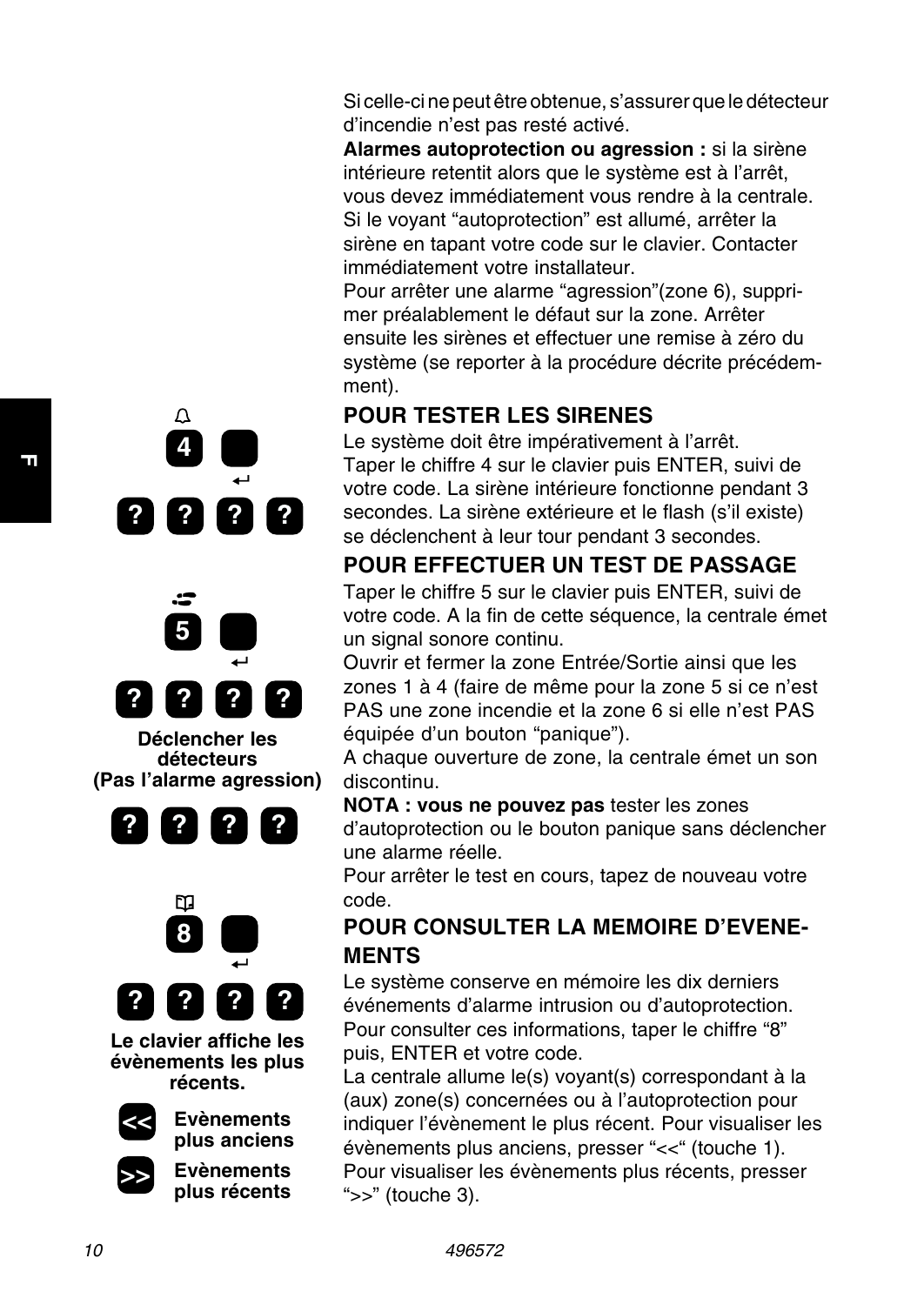

**La centrale émet 2 "bips"** 

Le clavier émet un signal signal court lorsque la fin ou le début de la mémoire est atteint. Pour quitter la consultation de la mémoire, presser la touche  $\hat{P}$  ou

.

### **POUR CHANGER LE CODE UTILISATEUR**

Votre centrale possède deux codes utilisateur distincts chacun composé de 4 chiffres : "1234" et "0000". Remplacez immédiatement le code "1234" par un nombre à quatre chiffres que vous seul connaissez. Vous pouvez utiliser n'importe quelle combinaison pour ce nouveau code, **SAUF** "0000".

Le code "0000" est inactif et ne permet pas de faire fonctionner le système. Pour activer le second code, remplacer "0000" par un autre nombre à quatre chiffres. Pour désactiver celui-ci, remplacez-le de nouveau par "0000".

**NE PAS** utiliser la même combinaison pour les deux codes.

| <b>Description des zones</b>                                                |           |  |
|-----------------------------------------------------------------------------|-----------|--|
| Zone Entrée/Sortie                                                          | $\sim$ 10 |  |
| Zone 1                                                                      | ÷         |  |
| Zone 2                                                                      | ÷         |  |
| Zone 3                                                                      |           |  |
| Zone 4                                                                      | ÷         |  |
| Zone 5                                                                      | ÷         |  |
| Zone 6                                                                      | ÷         |  |
| Nom de l'installateur :<br>N° de téléphone jour :<br>N° de téléphone nuit : |           |  |